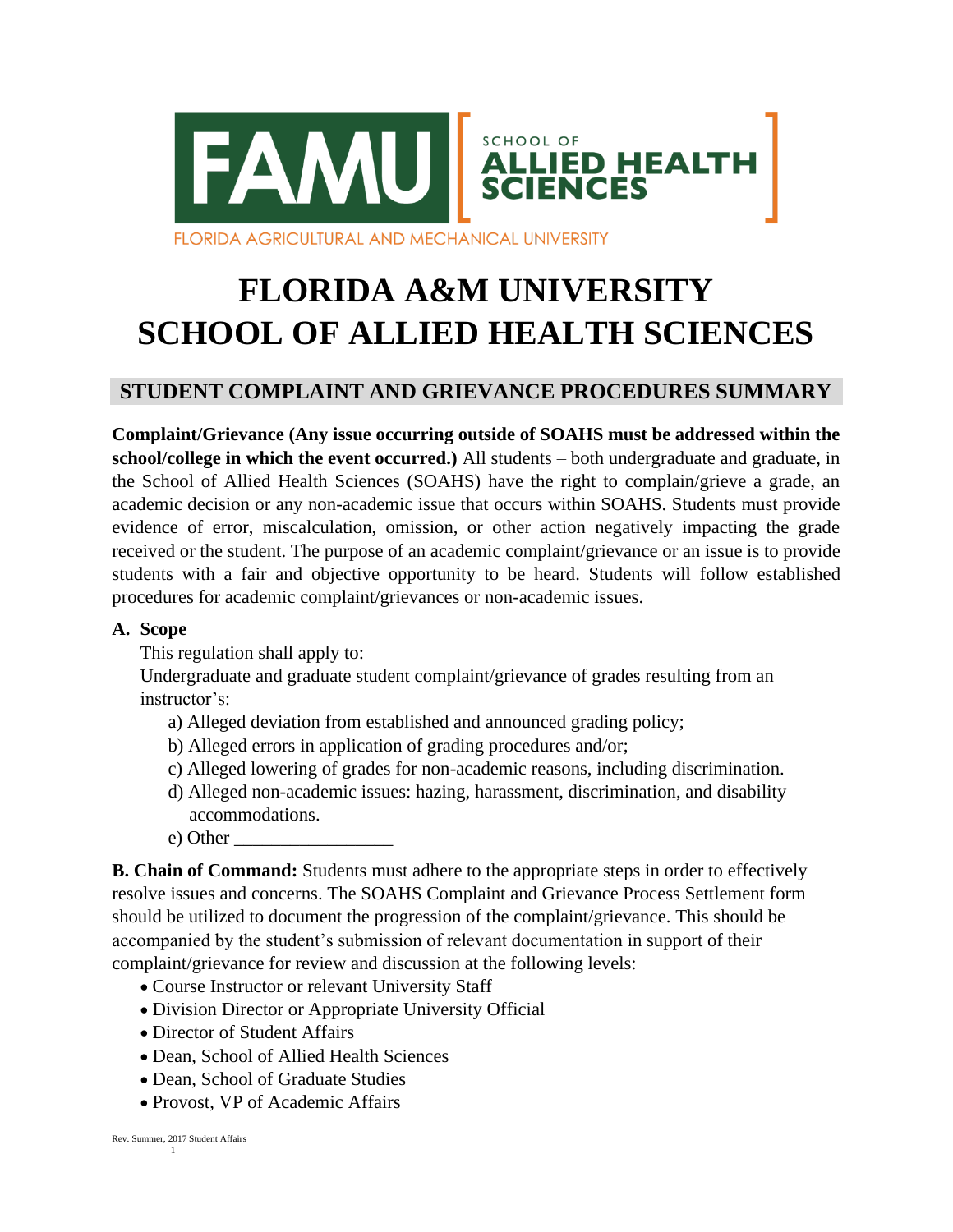**NOTE:** In case of a non-academic complaint/grievance student should first seek assistance from the Director of Student Affairs (SOAHS).

## **C. Process**

**NOTE:** In the case of an academic complaint/grievance, student will use the SOAHS Student Complaint and Grievance Process Settlement form. Steps indicated below are specifically for the academic complaint/grievance purpose.

Prior to entering the formal complaint/grievance process, the student must attempt to resolve the issue with the course instructor. The established procedures must be adhered to and initiated by student *within 30 business days of the grade or decision*, which is being appealed. However, it is recommended that students initiate this process immediately in order to facilitate prompt resolution.

Step 1

#### • Student must:

- a. Email course instructor to request a meeting to discuss concerns. Copy (cc) the Division Director and the SOAHS Director of Student Affairs.
- b. Present a clear statement of circumstances with relevant documentation.
- c. Provide grounds for the appeal request.
- d. State the desired outcome.
- e. Present the SOAHS Appeals Process Settlement form to document Step 1.
	- Course instructor must:
		- a. Meet with student within 5 business days of their email request.
		- b. Explain and review relevant methods and process of evaluation.
		- c. Provide student with feedback relative to concerns presented.
		- d. Provide rationale for maintaining or changing grade/decision made.
		- e. Complete and sign the Step 1 section of the SOAHS Appeals Process Settlement form, noting what was discussed and decided.

If the issue is not resolved as a result of Step 1, and the student still believes there are grounds to pursue the complaint/grievance/issue further, the student must within 2 business days of the decision, initiate Step 2 with the Division Director.

#### ❖ **If the Division Director is the course instructor, the student may proceed immediately to Step 3.**

## *Step 2*

- Student must:
	- a. *Email* Division Director to formally request meeting within 2 business days of notification of Step 1 decision.
		- ➢ Copy (cc) the SOAHS Director of Student Affairs
	- b. Provide evidence of Step 1 meeting with faculty member via SOAHS complaint/grievance Process Settlement form.
	- c. Present a clear statement of circumstances with relevant documentation.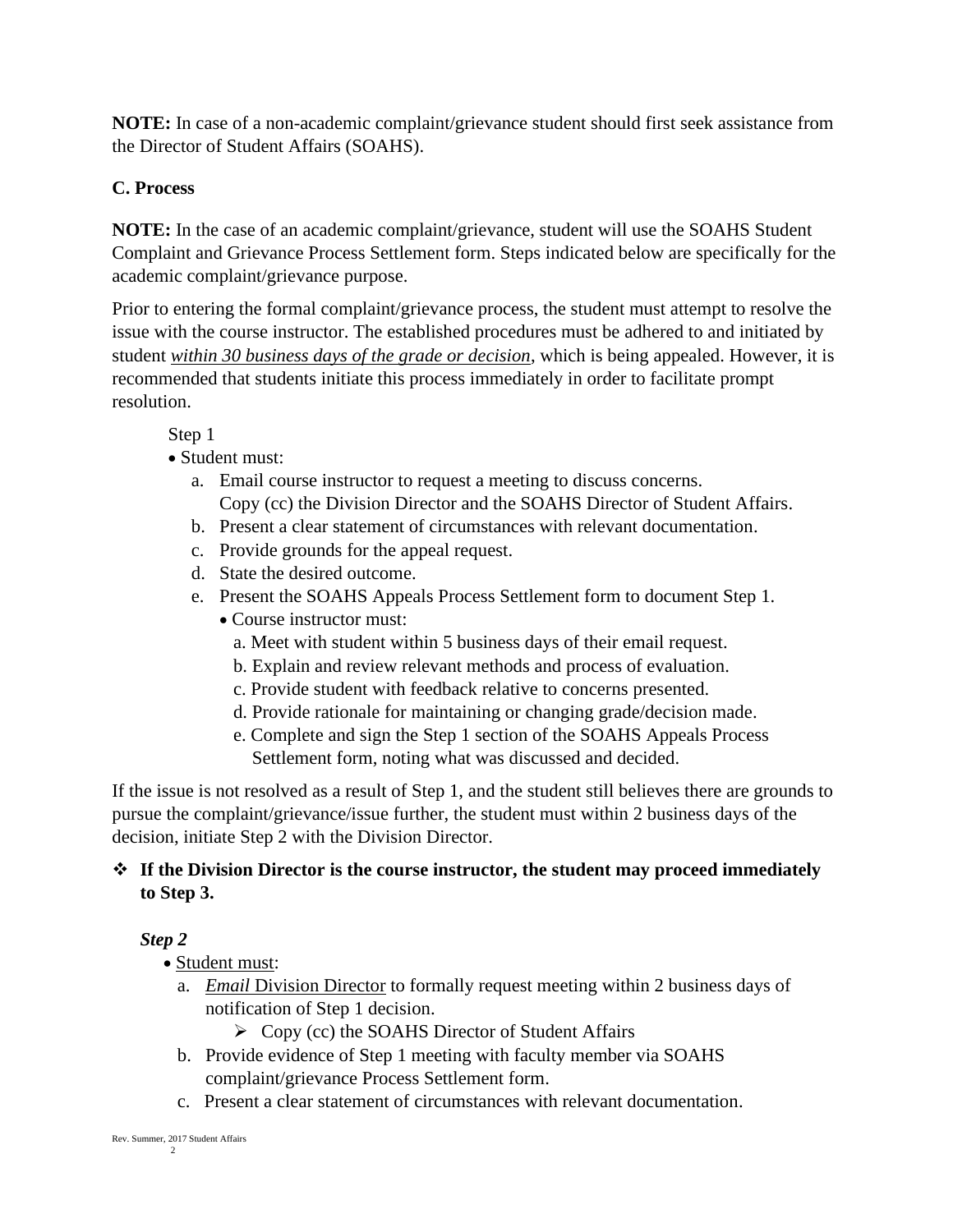- d. Provide grounds for the complaint/grievance request .
- e. Identify the desired outcome.
- f. Present the SOAHS Complaint and Grievance Process Settlement form to document Step 2.
	- Division Director must:
		- a. Gather and review all information within 5 business days to facilitate resolution.
		- b. Request faculty member and/or student provide any relevant documentation (within 3 days of official request from Director).
		- c. Hold meeting/communicate with student and faculty member to discuss facts.
		- d. Render a decision to student and faculty/course instructor within 2 business days of meeting/communication.
		- e. Complete and sign Step 2 section of the SOAHS Complaint and Grievance Process Settlement form, noting what was discussed and decided.

If the issue is not resolved as a result of Step 2, and the student still believes there are grounds to pursue the issue further, the student must within 2 business days of the decision, initiate Step 3 with the SOAHS Director of Student Affairs.

#### **Step 3**

- Student must:
	- a. Email the Director, Student Affairs to formally request meeting within 2 business days of notification of Step 2 decision (or within 30 business days of the grade or decision if skipping Steps  $1 \& 2$  because the Division Director is the course instructor.
	- b. Provide evidence of Step 2 meeting with Division Director via SOAHS Appeals Process Settlement Form.
	- c. Present a clear statement of circumstances with relevant documentation
	- d. Provide a summary explanation of all that has transpired at Steps 1 and 2, including any correspondence with course instructor or Division Director.
	- e. Provide grounds for the appeal request.
	- f. Identify the desired outcome.
	- g. Present the SOAHS Appeals Process Settlement Form to document Step 3.
- SOAHS Director of Student Affairs must:
	- a. Gather and review all information within 5 business days to facilitate resolution.
	- b. Request faculty member, Division Director, and/or student provide any additional relevant documentation (within 3 business days of official request from Director, Student Affairs).
	- c. Document any issues with timeline requirement.
	- d. Consult with the Dean who may direct the SOAHS Grievance Committee to formally review and consider the student's appeal.
	- e. Complete and sign the Step 3 section of SOAHS Appeals Process Settlement Form, nothing additional documents needed etc.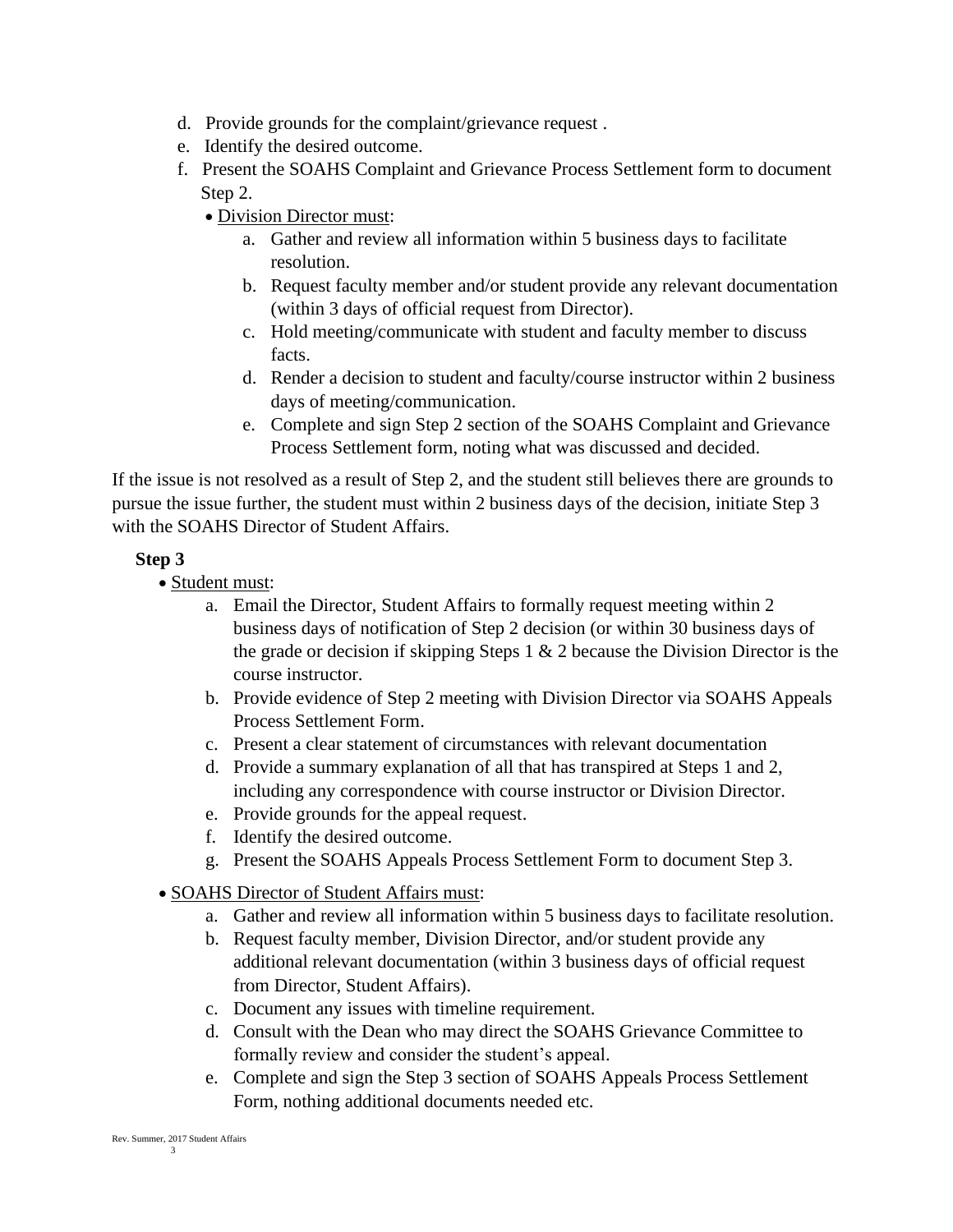- SOAHS Grievance Committees (Undergraduate or Graduate) must:
	- a. Convene to consider the facts of the compliant/grievance within 5 business days of the Dean's request.
	- b. Request additional information/documentation if required, from any of the parties involved who must return within 3 business days. Any issues with timeline requirements should be noted.
	- c. Render a decision within 5 business days of final meeting in the form of a written recommendation of the Dean (this is then communicated to the student by the Director of Student Affairs).
- ❖ *Extenuating circumstances which may affect this process will be addressed by the Director of Student Affairs.*

If the issue is not resolved as a result of Step 3, and the student still believes there are grounds to pursue the complaint/grievance further, he or she must complete the following steps:

- Undergraduate students may seek a review by the office of the University Provost/Vice President, Academic Affairs.
- Graduate students may follow the School of Graduate Studies' appeals and grievance process.

# **GRADUATE ACADEMIC SUSPENSION**

**Graduate Academic Suspension**: Graduate students must maintain the required graduate academic standing of a minimum 3.0 cumulative grade point average. Students are subject to the application of academic standing policies as warranted by their failure to meet the required minimum cumulative grade point average as indicated by:

- Warning
- Probation
- Suspension, and
- Permanent dismissal

#### **A. Scope**

This regulation shall apply to: Graduate students' appeal of suspension from a SOAHS graduate program.

- **B. Chain of Command:** Graduate students must adhere to the appropriate steps in order to effectively resolve issues and concerns. This includes the student's submission of documentation in support of their appeal for review and discussion at the following levels:
	- Division Director/Designee or Committee
		- o Master of Health Administration (MHA) students MHA Academic Progression **Committee**
		- o Master of Science Occupational Therapy (MSOT) students MSOT Academic Progression Committee
		- o Doctor of Physical Therapy (DPT) students DPT Student Progression Committee